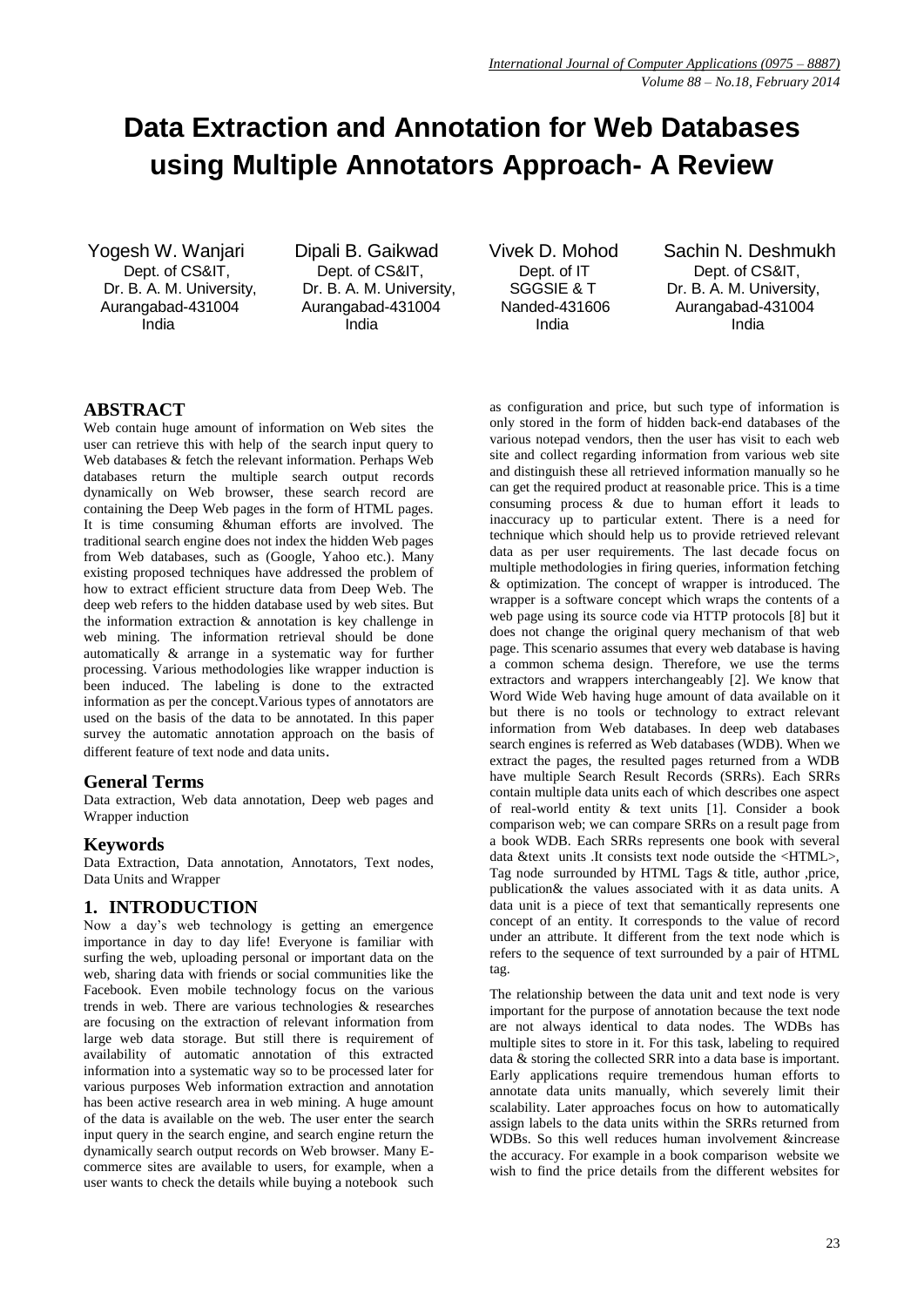the same book so we can decide the choice to buy the book with the reasonable price & the reliable website. The ISBNs can be compared to achieve this. If ISBNs are not available, their titles and authors could be compared.

# **2. LITERATURE SURVEY**

The World Wide Web is having vital data in numerous formats the users have to deal with this data by using a search based form. The user will retrieve the information by firing the query. In traditional approach the search base form is design to fire the queries  $\&$  required data is fetched. HTML form is containing the plain text. Querying, Integration, and Meditation etc. are used. But this techniques are not effective to produce accurate search result record from web databases, because of human involvement and poor quality of the data extraction output. Two main problem aeries during extracting the relevant information First: to categorized the unstructured view of data such as search engine. Second: categorized structure and semi-structure view of data. The web sites are also having heterogeneous nature due to language independent. The e commerce website or the information portals are updating their content on a regular basic. *Domain oriented approach* is used to automatically extract news; the domain oriented approach is based on tree edit-distance approach. This approach is not only capable for to extract relevant information text passages but also eliminates notuseful matters e.g. banners, menus and links. The tree edit distance algorithm was used for news extraction [4]. The web data is now machined process able so, we require the data is now machined process able relevant information extraction with the semantic grouping. The semantic grouping means the data with similar meaning can form group with same concept. XML/RDF has been widely used for representing semantic web that required annotation for recognition of semantic web. These techniques provide manual mapping of unlabeled document segment to ontological concepts. In bootstrapping semantic labeling is addressed in semantic web annotation. The presentation style & spatial locality in the HTML tag is focused [3].The sites like educational, news portal and e-commerce are dynamically update contents on a regular basis so called as content-rich web sites contents management software that creates HTML pages by populating templates from databases. The two things have to be focused. Spatial locality in HTML page and its corresponding DOM tree can also representing the content similarity. The structural analysis technique use to group together related elements in a HTML pages into unlabeled tree. The algorithm can use the hand-labeled concept instances from HTLM pages for identification of unlabeled concept instances in HTML pages and assigns semantic labels to them. The algorithm does not used hand-crafted ontology. For determining the consistency in presentation style we can use the feature extraction i.e. likelihood measures the closeness of data item to the concept at every node in the partition tree is used. So the data belong to same concept or set of concepts lie under similar group.

**Table 1. Analysis of Approaches based on Techniques & tools used**

| Sr.              | <b>Approaches</b>  | <b>Techniques</b>                                                                                    | <b>Tools</b>                                                     | <b>Limitation</b>                                                          |
|------------------|--------------------|------------------------------------------------------------------------------------------------------|------------------------------------------------------------------|----------------------------------------------------------------------------|
| N <sub>0</sub>   |                    |                                                                                                      |                                                                  |                                                                            |
| 1.               | Manual             | Identify &<br>Extract data<br>items using<br>wrapper                                                 | Minerva<br><b>TSIMMI</b><br>S<br>Web-<br>OQL                     | Low<br>Efficiency<br>& Poor<br>scalability                                 |
| $\overline{2}$ . | Semi-<br>Automatic | Sequence<br>based<br>Tree based                                                                      | <b>WIEL</b><br>Soft-<br>Mealy<br><b>Stalker</b><br>W4F<br>XWrap  | Manual<br>efforts for<br>labeling<br>Web pages<br>$&$ time<br>consuming    |
| 3.               | Automatic          | Data<br>Record<br>Extraction<br>Data<br>Record<br>Extraction<br><b>HTML</b><br>Tag Tree<br>Structure | Omini<br>Road-<br>Runner<br><b>IEPAD</b><br><b>DEPTA</b><br>DeLa | Vary as per<br>the<br>techniques,<br>Only text<br>node level<br>annotation |

For spatial locality we can use the likelihood estimation to assign the semantic labeled to nodes in partitioning tree. For improving ambiguity we can use the bipartite-graph based ambiguity resolution technique to provide the facility disambiguation to improve the precision of semantic label assignment. Three types of approach for data extraction techniques are analyzed on the basis of the various techniques and tools [7]. As per the analysis from Table 1, the limitation of manual approach had overcome by inducing sequence based and tree based techniques. In RoadRunner[11] comparison between HTML pages and generate wrapper based on their similarity and differences. The Labeller is used for the automatic wrapper generation [5] Due to problem of human efforts and low efficiency, the unsupervised approach is an active research area in data extraction. Automatic data extraction approach is mainly categorized into three techniques data records extraction, HTML tag tree structure, Tree and pattern matching. But this approaches not suitable for the dynamic Web databases. ViDE is the Visual data extraction system which is independently works without HTML tag tree structure. ViDE is focused on the Visual features of the Web pages. ViDE is primarily based on the visual features human users can capture on the deep Web pages while also utilizing some simple non visual information such as data types and frequent symbols to make the solution more robust. [7]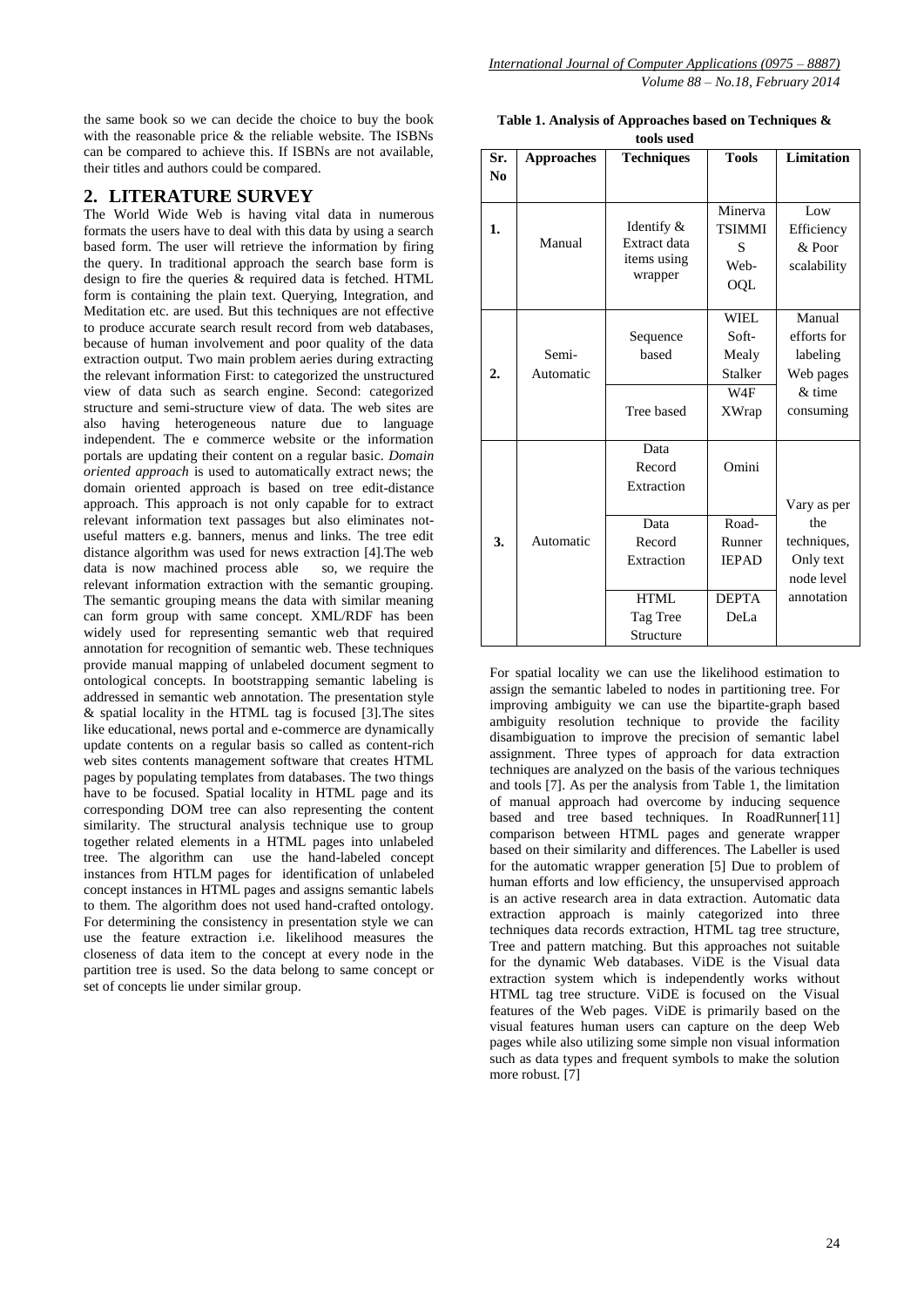*Volume 88 – No.18, February 2014*



**Fig 1: Data Extraction and Annotation**

# **3. DATA EXTRACTION & ANNOTATION**

According to user query search engine provide the information from the back-end deep web databases or we can say hidden database. The data extraction is performed by the wrapper induction many approaches focused on the effective grammar or regular expression for wrapper induction. But wrapper induction is used for data extraction not for automatic annotation [1] or labeling the data records. The Data extraction and Annotation system as shown in Fig. 1 Consists of four major components: from deep web crawler [10], a wrapper generator, a data aligner and a label assigner (Annotators).

*Web Crawler:* Web Crawler are a tool that solving the resource discovery problem in the World Wide Web. Find search result record from the hidden web, two main function of the Web crawler is first: To building an indexes of the various search result records and second: Navigation the web automatically on the basis of user demands.

*Wrapper:* Wrapper is a program or set of rules are to define for the HTML tags for Web data extraction. Wrapper generates automatic regular expression for HTML web pages, and performs heuristic-based automatic data extraction and annotation for web databases.

*Data Aligner:* Given the induced wrapper and the web pages, the data aligner first extracts data objects from the pages by matching the wrapper with the token sequence of each page. It then filters out the HTML tags and rearranges the data instances into a table similar to the table defined in a relational DBMS, where rows represent data instances and columns represent attributes.

*Annotation/Label Assigner:* The main roll of label assigner is assigning labels to the data units by matching the form labels obtained by the form crawler to the columns of the table. The basic idea is that the query word submitted through the form

elements will probably reappear in the corresponding fields of the data objects, since the web sites usually try their best to provide the most relevant data back to the users.

# **3.1 Data Extraction**

Given a regular expression pattern and a token sequence representing the web page, a nondeterministic, finite-state automaton can be constructed and employed to match its occurrences from the string sequences representing web pages. each occurrence of the regular expression represents one data object from the web page so we can found the occurrence from regular expression & from data tree.

A data-tree is defined recursively as follows: [2]

- If the regular expression is atomic, then the data-tree is a single node and the occurrence of the expression is the node label.
- If the regular expression is  $E_1E_2...E_n$ , then the datatree is a node with *n* children and the  $i^{th}$  (1 < *i* < *i* + *i* + *i* + *i* + *i* + *i* + *i* + *i* + *i* + *i* + *i* + *i* + *i* + *i* + *i* + *i* + *i* + *i* + *i* + *i* + *i* + *i* + *i* + *i* + *i* + *i* + *i* + child is a data-tree that records the occurrence of *E<sup>i</sup>* .
- If the regular expression is  $(E_1/E_2)$ , then the datatree is a node with one child that records the occurrence of either  $E_I$  or  $E_2$ .
- If the regular expression is  $(E)^*$  and there are *m* occurrences of *E*, then the data-tree is a node with *m* children and the  $i^{th}$  (1  $\lt i \lt m$ ) child is a data-tree that records the *m th* occurrence of *E*.

The following methods are used for building DOM tree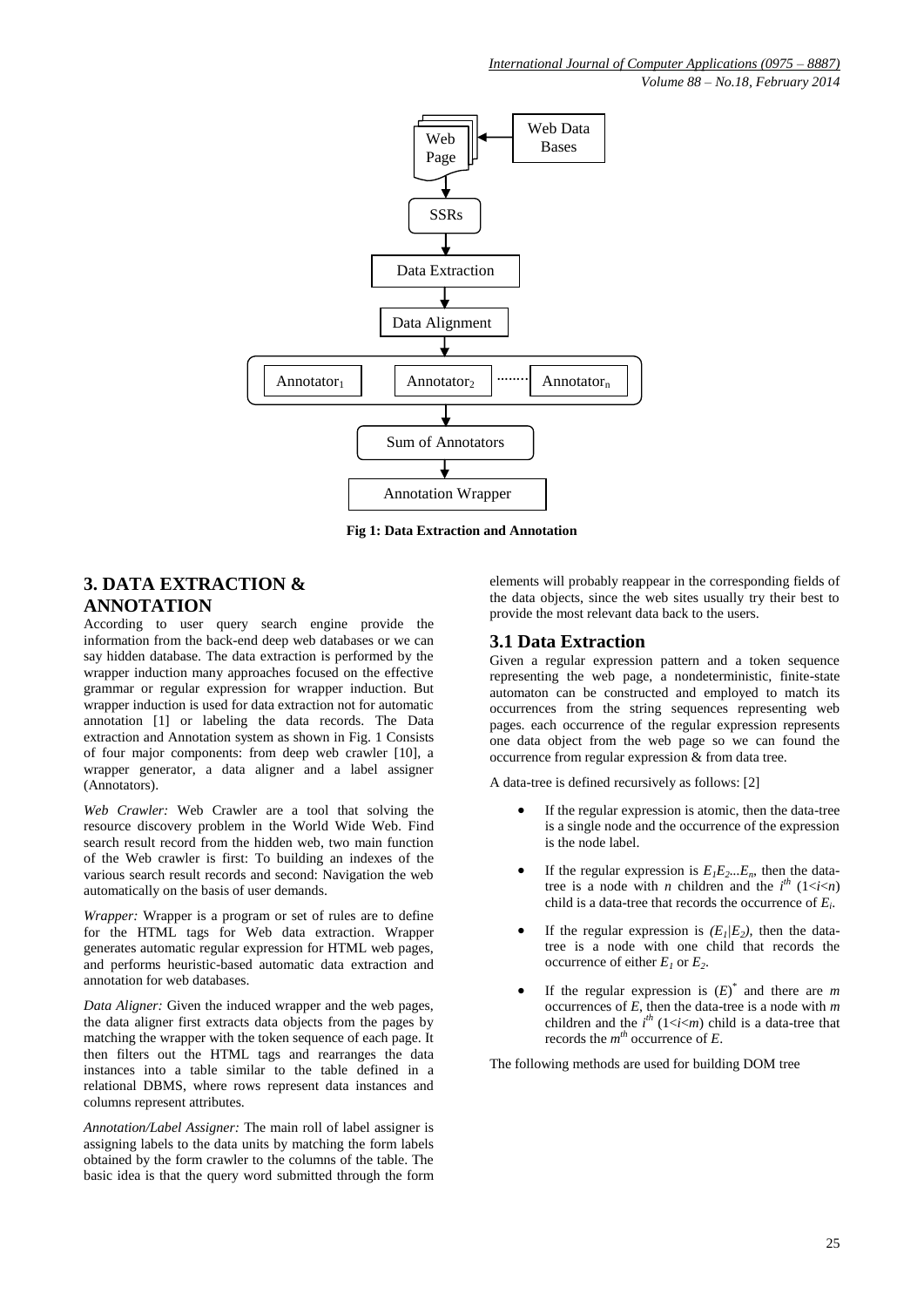

**Fig. 3 Building DOM Tree**

# *3.1.1 Edit distance*

It is defined as the no of point mutations to change, insert or delete a letter. The matrix can be used to hold the edit distance.

# *3.1.2 Tree edit distance*

Tree edit distance between two trees A and B (labeled ordered rooted trees) is the cost associated with the minimum set of operations needed to transform A into B. The set of operations used to define tree edit distance includes three operations like node removal, node insertion& node replacement. A cost is assigned to each of the operations

### *3.1.3 Multiple alignments*

Pair wise alignment is not sufficient because a web page usually contains more than one data records. We need multiple alignments. Two techniques are utilized for this: Center Star method & Partial tree alignment. This is a classic technique, and quite simple. It is commonly used for multiple string alignments, but can be adapted for trees.

### *3.1.4 Building DOM trees*

The usual first step is to build a DOM tree (tag tree) of a HTML page. Most HTML tags work in pairs. Within each corresponding tag-pair, there can be other pairs of tags, resulting in a nested structure. Building a DOM tree from a page using its HTML code is thus natural. As per Fig.1, in the tree, each pair of tags is a node, and the nested it are the children of the node.

# **4. TYPES OF ANNOTATORS**

The returned result page contains multiple SRRs. the data units corresponding to the same concept (attribute) often share special common features in certain patterns. Based on this, in this paper we used the six basic annotators have been defined to label data units, with each of them considering a special type of patterns/features. Each annotator are play unique role in labeling the name to the data units are extracted by the wrapper. Four of these annotators (i.e., table annotator, querybased annotator, in text prefix/suffix annotator, and common knowledge annotator) are similar to the annotation heuristics used by DeLa but there different implementations for three of

Talking Back to the Machine: Computers and Human Aspiration Peter J. Denning / Springer-Verlag / 1999 / 0387984135 / 0.06667 Our Price \$17.50 ~ You Save \$9.50 (35% Off) Put in Basket Out-Of-Stock

Upgrade Your PC to the Ultimate Machine in a Weekend Faithe Wempen / Premier Press / 2002 / 1931841616 / 0.06667 Our Price \$18.95 ~ You Save \$11.04 (37% Off) Put in Basket ● In-Stock

Machine Nature: The Coming Age of Bio-Inspired Computing Moshe Sipper / McGraw Hill / 2002 / 0071387048 / 0.06667 Our Price \$20.50 ~ You Save \$4.45 (18% Off) Put in Basket Out-Of-Stock

# **Fig. 4 Sample HTML page**

them (i.e., table annotator, query-based annotator, and common knowledge annotator) [1] [6] [2].

# *4.1 Table Annotator*

The resulted page fetch from multiple website consist of different SRR. Each information can be stored in the form of table .A table consist of different column header &rows. The cell of this table indicates the data unit. We can store the multiple data units. The table annotator used in Dela [2] Approach mainly focus on the <TD> tag elements. The information stored in <TD>elements is stored in the annotator table. But few websites contain the <TD> tag elements. So the table annotator is modified .The row is considered as SRR & the column is considered as attribute. The data unit having same features can be aligned under header & the column header. By considering the special feature we can annotate the SRR. Firstly we have to identify all the values of column then as per SRR we have to fill the data. In such way the limitation of Dela [2] is improved.

# *4.2 Query-Based Annotator*

The SRR is always returned from WDB on the basis of fired query. When the user submits the data in the text box or select field from the list box on the search form, the query is fired on the WDB. Then the SRR is identified & the data is stored under the column header. The no of occurrences of matching the column header will decide the group & we can label it. The Dela uses only the local labels in the query. However, DeLa uses only local schema element names, not element names in the IIS [2].so, the new approach is use to utilize the global schema.

### *4.3 Schema Value Annotator*

Many attributes on a search interface have predefined values on the interface. For example, the attribute vendor may have a set of predefined values in its selection list. More attributes in the IIS tend to have predefined values and these attributes are likely to have more such values than those in LIS. When values from different LIS are integrated then we have to modify the schema values to perform annotation.

### *4.4 Frequency Based Annotator*

The adjacent units have different occurrence frequencies. The data units are always associated with the higher frequency & lower frequency. The higher frequencies are the attribute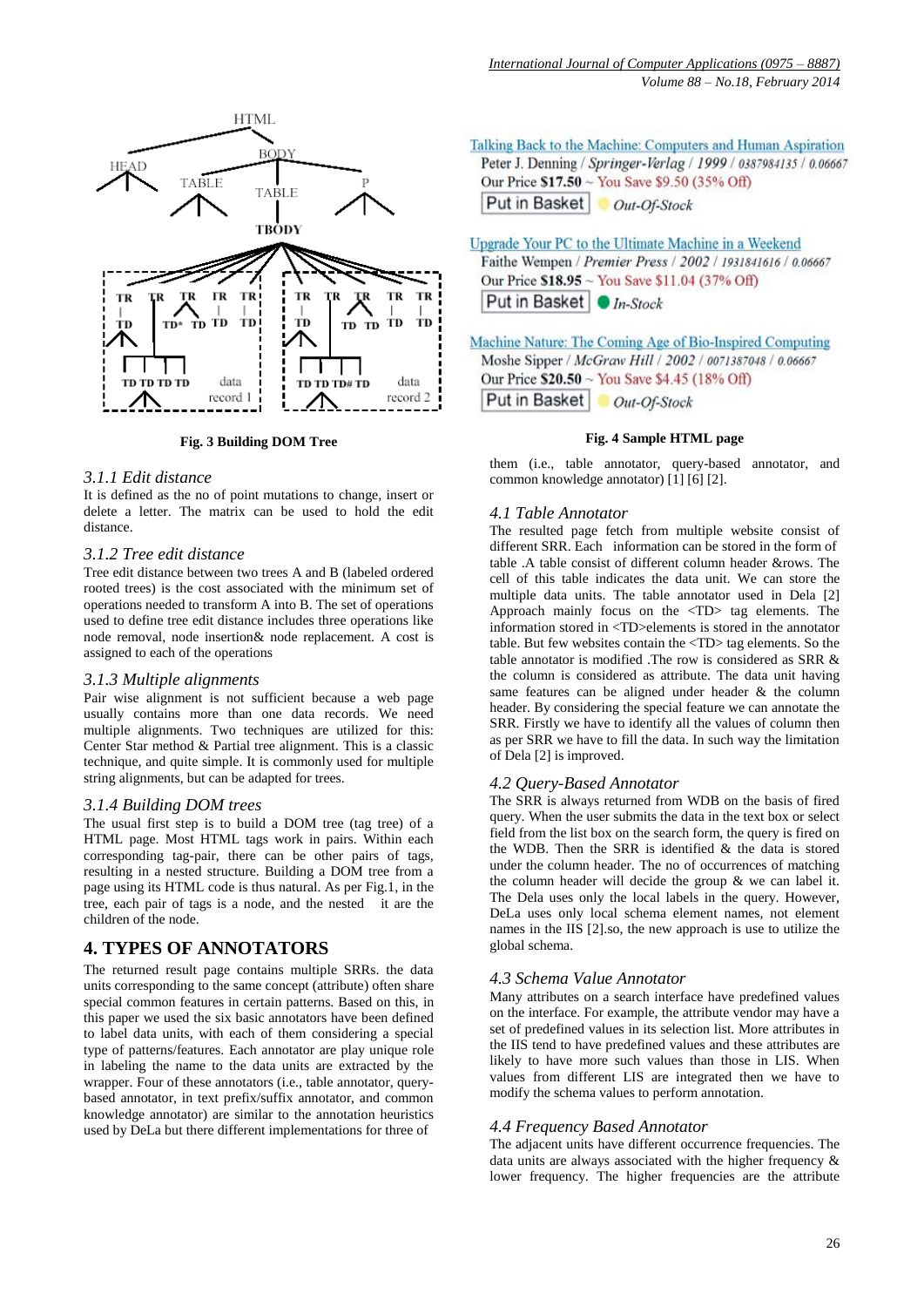names, as part of the template program for generating records, while the data units with the lower frequency most probably come from databases as embedded values. Suppose there is a group of lower frequency then we can easily find its preceding values shared by all data units in the group .We can analysis the data unit until it is different & map its preceding. Then we can combine the preceding to form the label.

### *4.5 In-Text Prefix/Suffix Annotator*

In some cases, the data unit is aligned with its label. The data unit consists of the comma separated vales & the labels associated with it. Theses lie in a particular sequence separated from each other in all multiple SRR. After alignment it will form a group. The in text prefix/suffix will check for data unit. If the same prefix is there  $&$  and  $a$ deliiminator then it is removed from all data units but if the number of data nodes match with the same suffix to the data node within next group then the suffix is used for the annotation. Any group whose data unit texts are completely identical is not considered by this annotator.

#### *4.6 Common Knowledge Annotator*

Some data units on the result page are self-explanatory because of the common knowledge shared by human beings For example, "in stock" and "out of stock" occurs in many SRRs from e-commerce sites. Human users understand that it is about the availability of the product because this is common knowledge. Each common concept contains a label and a set of patterns or values. As another example, the e-mail address (assume all lower cases) so the common knowledge annotator work on the data units which exploit the interpretation of common knowledge data.

#### **5. DATA UNITS SIMILARITIES**

The data alignment is to put the data units of the same concept into one group so that they can be annotated holistically. Whether two data units belong to the same concept is determined by how similar they are based on the features likes *Data content (DC), Presentation Style (PS), Data Types (DT), Tag path (TP)* and *Adjacency (AD)* the similarity between two data units (or two text nodes) d1 and d2 is a weighted sum of the similarities of the five features between text nodes and data units as in [1] Yiyao Lu et al.

$$
Sim(d_1, d_2) = w_1 * SimC(d_1, d_2) + w_2 * SimP(d_1, d_2) + w_3 * SimD(d_1, d_2) + w_4 * SimT(d_1, d_2) + w_5 * SimA(d_1, d_2)
$$
\n(1)

#### *5.1 Data content similarity (Sim C)*

It is the Cosine similarity between the term frequency vectors of  $d_1$  and  $d_2$ : Where,  $V_d$  is the frequency vector of the terms inside data unit d,  $||V_{d1}||$  is the length of  $V_{d}$ , and the numerator is the inner product of two vectors [1].

$$
SimC(d_1, d_2) = V_{d1} + V_{d2} / ||V_{d1}||^* ||V_{d2}|| \qquad (2)
$$

#### *5.2 Presentation style similarity (Sim P)*

It is the average of the style feature scores (FS) over all six presentation style features (F) between  $d_1$  and  $d_2$  [1]

$$
SimP(d1, d2) = \sum_{i=0}^{6} FSi/6
$$
 (3)

#### *5.3 Data type similarity (Sim D)*

It is determined by the common sequence of the component data types between two data units. The longest common sequence (LCS) cannot be longer than the number of component data types in these two data units. Thus, let  $t_1$  and  $t_2$  be the sequences of the data types of  $d_1$  and  $d_2$ , respectively, and TLen(t) represent the number of component types of data type t, the data type similarity between data units  $d_1$  and  $d_2$  is [1]

 $SimD(d_1, d_2) = LCS(t_1, t_2) / Max(Then(t_1), Then(t_2)$ *))* (4)

#### *5.4 Tag path similarity (Sim T)*

This is the edit distance (EDT) between the tag paths of two data units. The edit distance here refers to the number of insertions and deletions of tags needed to transform one tag path into the other. It can be seen that the maximum number of possible operations needed is the total number of tags in the two tag paths. Let  $p_1$  and  $p_2$  be the tag paths of  $d_1$  and  $d_2$ , respectively, and PLen(p) denote the number of tags in tag path p, the tag path similarity between  $d_1$  and  $d_2$  is [1]

 $SimT(d_1, d_2) = 1 - EDT(p_1, p_2) / PLen(p_1) + PLen(p_2)$ *) (5)*

#### *5.5 Adjacency similarity (Sim A)*

The adjacency similarity between two data units  $d_1$  and  $d_2$  is the average if the similarity between  $d_1^p$  and  $d_2^p$  and the similarity between  $d_1^p$  and  $d_2^p$ , that is [1]

$$
SimA(d_1, d_2) = (Sim'(d_1^p, d_2^p) + Sim'(d_1^p, d_2^p))/2
$$
\n(6)

### **6. PHASES OF ANNOTATOR**

From the SRR, first identify all data units and then organize them into different groups with each group corresponding to a different concept. The data unit with same concept can fall under the same column header like table annotator. E.g.: All names of the vendors for notepad are in group together. Grouping data units of the same semantic can help identify the common patterns and features among these data units [1] so it will help for better accuracy in semantic annotation.

#### *6.1 Alignment Phase*

This phase identify all data units in the SRRs and then organize them into different groups with each group corresponding to a different concept

#### *6.2 Annotation Phase*

In this phase, single or combined multiple annotators are used as per the requirement for annotation. This work on the probability based.

#### *6.3 Wrapper generation Phase*

The wrapper set the rules for extracting the information from same WDB. The annotator wrapper can be used for further analysis. We can write the wrapper after combining the multiple annotators. For mapping the information between text node &data node we have to first find the relationship between them. Relationship between the data unit and text node are as bellow:

#### **One-to-One**

In some cases the text nodes are equivalent to data nodes so can be used for annotation in a easy way. For example the  $\langle a \rangle$ ... $\langle a \rangle$  in HTML itself indicate the data value & attribute .But this is not the general case always to be considered in fig 4. Show that *title* attribute each search result considers as a one-to-one relationship [2][1].